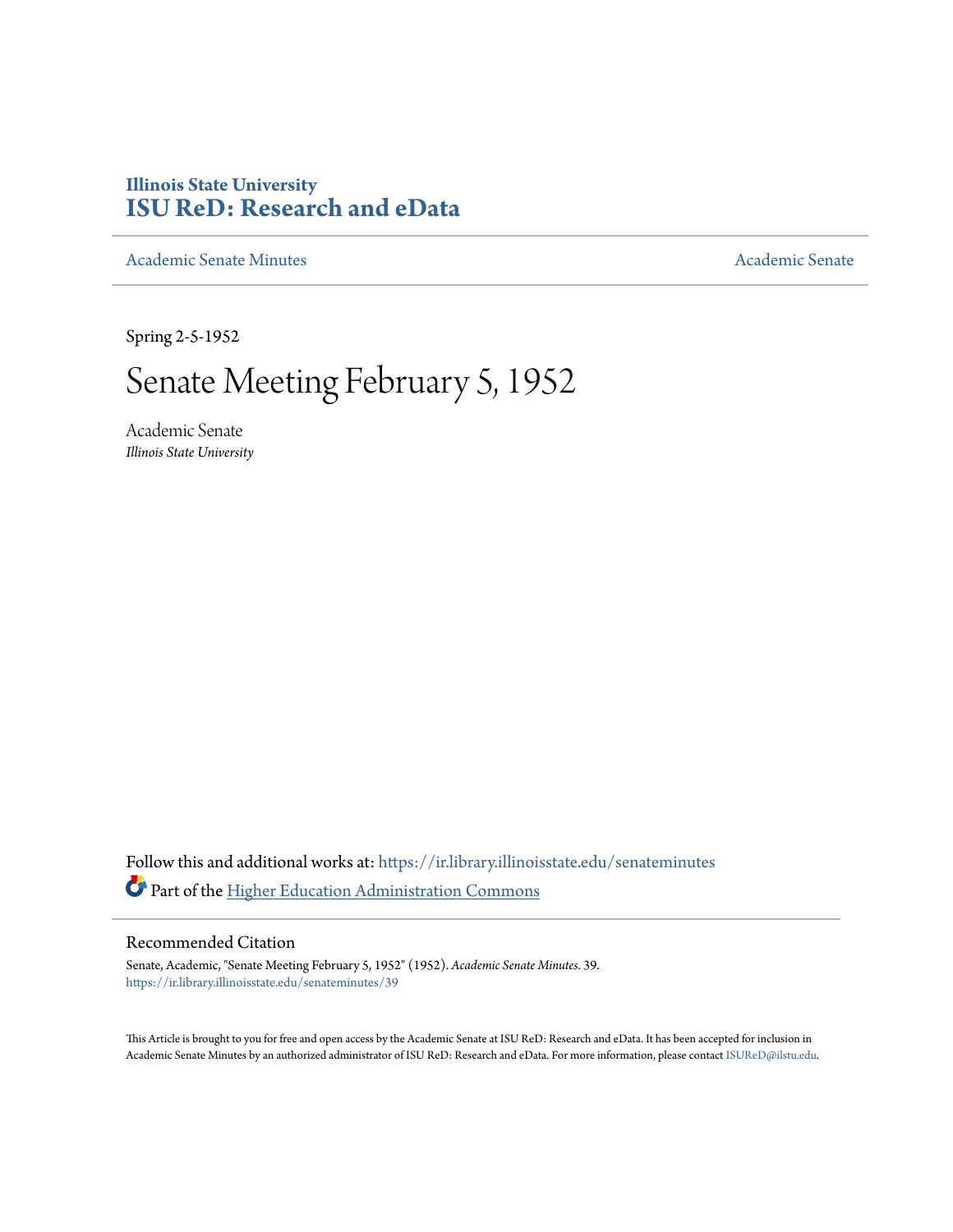SENATE MEETING February 5, 1952 Dear Frence

The meeting was called to order by President Fairchild with all members present except Dr. Purcell, who was excused.

The presid nt introduced Dr. Florence Davis, who is new to the faculty, as Head of the Hume Economics Department.

Dean Larsen asked that materials for the fall program reach his office not later than Monday, March 10. He also requested that faculty members be very careful to turn in cards promptly for students who do not report to their classes.

President Fairchild called attention to a meeting, which will be held in Capen Auditorium on Wednesday afternoon at 2:30, which will include all Civil Service employees and the heads of the working units concerned.

The president announced that material for the pictorial bulletin has been completed, that copy will be ready soon for the summer session and high school preliminary folders, and that it is hoped that the summer session bulletin and general catalog will be published earlier than was true a year ago. He urged the aid of all faculty members in helping to enlist the interest of capable young people to the teaching profession.

The second semester enrollment has now reached over the 1,900 mark, which is a drop of less than 300 from the first semester. This drop is comparable with that experienced a year ago. The president announced that thirteen people, two for one-half year each, have applied for the twelve possible leaves of absence on the sabbatical basis and that five leaves have been requested for those who will not be on sabbatical leaves. He indicated that these positions will be absorbed as much as possible.

The president announced that a change in the admissions policy is being made in that applications will be considered upon the completion of seven semesters in high school. It is assumed that students who have done satisfactory work for seven semesters will have no difficulty in completing their high school work. Permits to enter will be sent out on the basis of the seven semesters, but a supplementary transcript and statement of graduation will be required after the high school work is completed.

President Fairchild asked if there was a report to be made by the committee on the probation-drop system and selective retention. Dr. French reported that there was no report to be made at this time, but that one might be made at the March meeting.

Mr. Carrington stated that a report of a committee on the departmental prerequisites for student teaching would be made at the March meeting.

President Fairchild discussed briefly the work being done by Mrs. Russell and her staff in the Duplicating Room. This is a very extensive service in which many types of work are possible. Mrs. Russell and her staff can help a great deal in suggesting possibilities. Mrs. Russell reported briefly with reference to the different types of procedures and equipment. Stencils are filed on a hanging position and are coded so that faculty members may readily refer to them by the code number. Two autotypist machines make it possible to turn out letters having an individualized appearance at the rate of from 40 to 75 a day, depending on the length of the letters. The Vari-Typer has different sizes and styles of type in which the right margin may be justified as it is done in books and newspapers. In using the Multigraph, it is possible to use different colors and it is not necessary to slip sheet the copies as they are printed. The Duplicating Room has a new folding machine, which will make it possible to fold programs, letters, etc. A new stapling machine will staple as many as sixteen sheets of paper. In using the executive typewriter, proportional spacing is possible and the right hand margin can be justified. The report of the Office of the Business Manager was done on this machine. The ditto is used for short runs and of course there is the Mimeograph with' which most people are familiar. A Mimeoscope makes it possible to do trace-drawings. Mrs. Russell indicated that she is glad to have faculty members bring their classes to visit the Duplicating Room and